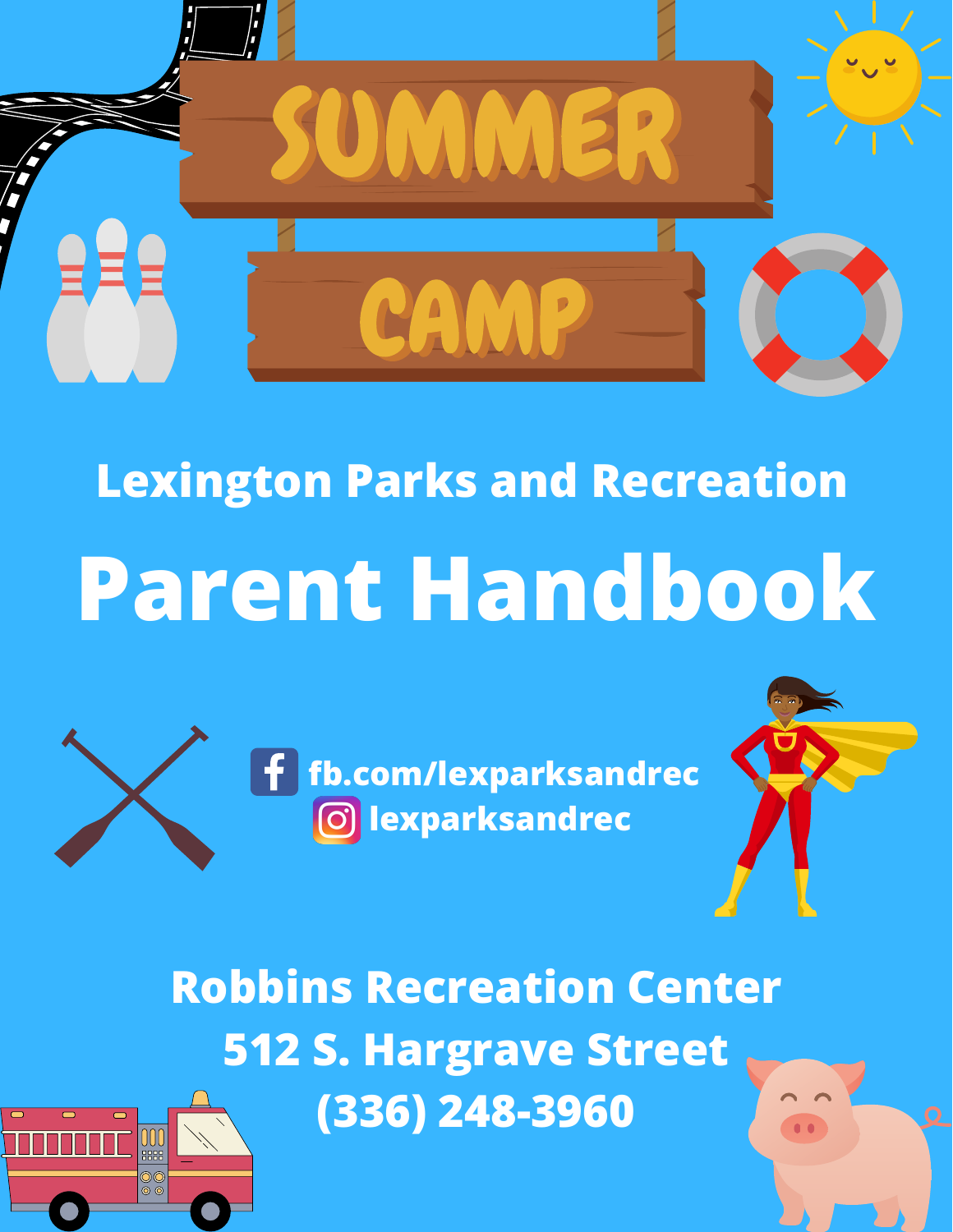*Dear Parents and Guardians,* 

*We are so excited your child is joining us this summer for our 2022 camp season! We are excited to get back to a "normal" summer here at the Parks and Recreation Department. Please read this handbook with your child to become familiar with our policies and procedures to help campers have a wonderful camp experience. This handbook covers everything we will potentially do this summer, but please note that activities and field trips may change if any scheduling issues or other challenges arise. We are looking forward to a great summer!*

*Sincerely, Courtney Ambrose, Camp Director* 336-248-3960 caambrose@lexingtonnc.gov

#### **Mission:**

To promote community pride and wellness through diverse, intentional, and relevant leisure opportunities.

#### **Vision:**

Lexington: A vibrant, healthy, energized, and progressive community.

#### **Values:**

Welcoming Environment, Accessible Service, Enriching Experience, Safe Atmosphere, Quality Parks and Programs

#### **Camp Dates and Themes**

\*Campers are encouraged to dress with themes as long as they can still participate in camp activities and are okay with wearing their outfit in the heat

(i.e., no Harry Potter robes)

Week 1: June 13-17: Welcome to Camp and Around the World

Week 2: June 20-24: Adventureland

Week 3: June 27-July 1: Game On!

#### **\*no camp the week of July 4-8**

Week 4: July 11-15: Project Local

Week 5: July 18-22: Big Toy

Week 6: July 25-29: Outdoor Explorers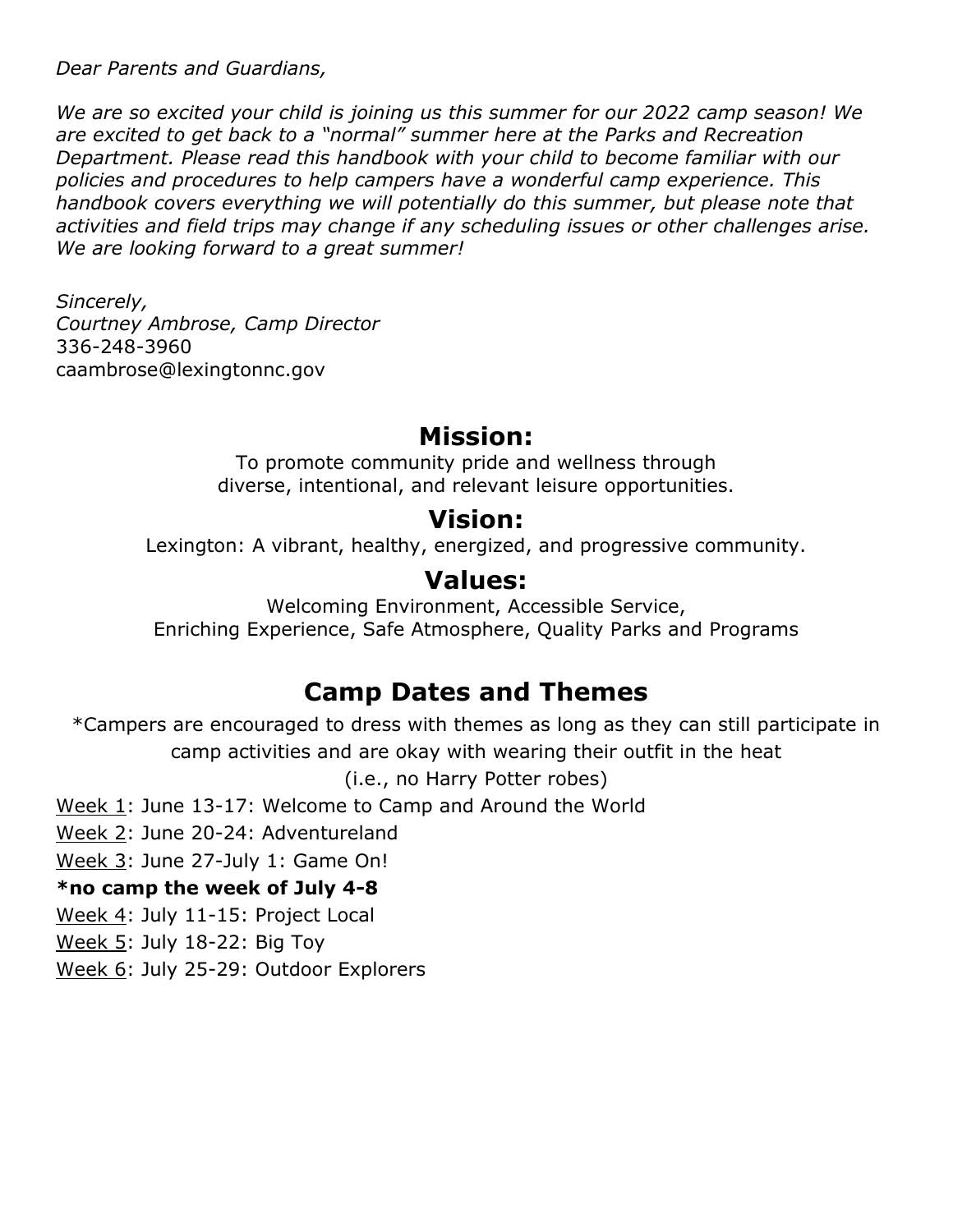# **Communication**

A few ways to stay informed and communicate with us:

- 1. Weekly Camp Schedules Printed copies will be provided at pick-up on the Friday prior to the next week of camp and will be emailed to all parents/guardians of campers participating in the next week of camp. Please verify that your email is correct at the time of registration.
- 2. Staff You can reach Courtney Ambrose at caambrose@lexingtonnc.gov or 336-248- 3960.
- 3. Social Media: @lexparksandrec Follow us on **Facebook** and **Instagram** to see pictures and videos of camp activities!

### **Special Considerations**

Please note any special considerations a camper may have in the Camper Information Form. These considerations might include ADD, ADHD, asthma, food allergies, physical disability, cognitive disability, intellectual or developmental disability, or anything that camp staff should be aware of. Providing this information will help give the campers the best experience possible this summer.

#### **Camp Dress Code**

Our program encourages campers to be active both inside and outside. This will include running, hiking, playing games in the grass and dirt, canoeing, and more.

Please send campers in comfortable clothes that can get dirty and messy. **Campers must wear closed toed shoes (we recommend tennis shoes).** Open toe shoes and sandals are **not** permitted, and campers will not be permitted to participate in camp activities until they are wearing the correct footwear.

We require that all campers wear a one-piece swimsuit or swim trunks when water activities are scheduled for that day. Wednesdays will be splash pad days at Washington Park and Fridays will be swimming days at the Lexington Aquatic Park.

Jewelry is not permitted apart from earring studs for newly pierced ears.

### **What to Bring to Camp**

Campers are required to bring the following items every day. Please label everything your child brings to camp with a first and a last name.

- Backpack or bag
- Water bottle
- Sunscreen and insect repellent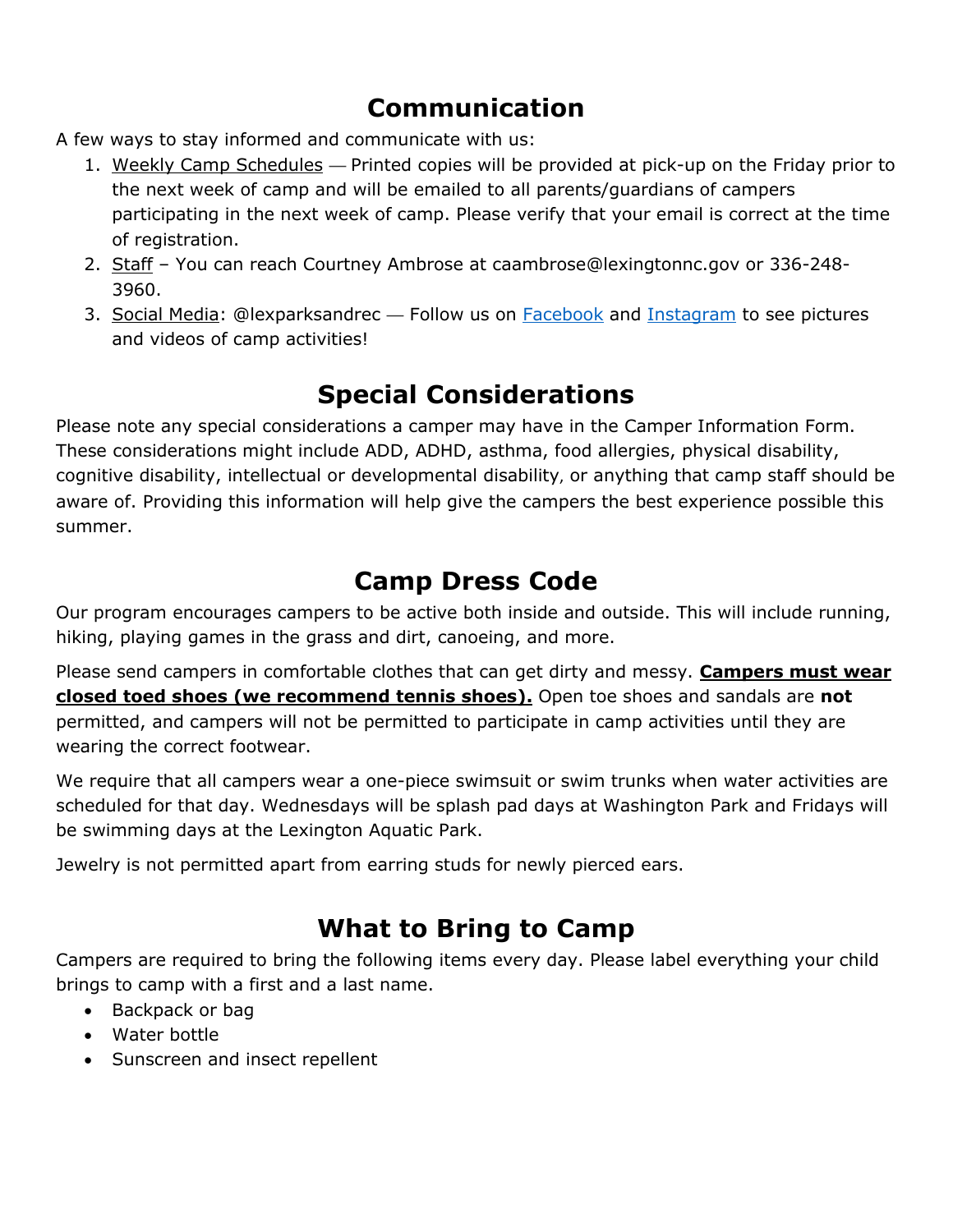## **Sun Protection**

Help us protect campers by applying sunscreen before camp each day, even when it is cloudy. We are primarily an outdoor camp, and they will be exposed to the sun the entire camp day. Please send campers with sunscreen to be reapplied throughout the day.

#### **Arrival Procedure and Late Arrival**

**Drop off begins at 7:30 AM and no earlier.** Campers will be dropped off in a car rider style line at the entrance to the large activity room. They cannot exit the car until it is the first car in the car rider line. A staff member will be at the car rider line to help campers in and out of the car and to sign them in. If you arrive after 8am, please park and check in at the main entrance of the Robbins Recreation Center. Let the Camp Director know as much in advance as possible at drop-off or pick-up, or by phone, or by email if your camper will be running late.

#### **Pick-Up Procedure and Late Pick-up**

Pick up begins at 1:00 pm. Campers will be picked up in a car rider style line at the entrance to the large activity room. We only allow people to pick up campers who are listed on the consent to pick-up form. If someone new is picking up a camper, please notify camp administrative staff prior to pick-up to give authorization for this person to pick up your camper.

**Late Arrival (camp is still on-site):** If your camper will be arriving late (after 8am), please enter through the main entrance of the Robbins Recreation Center and ask for the Camp Director to come check them in for the day.

Late Arrival (camp has gone off-site): If your camper will be arriving late (after 8am) and the camp has gone off-site for a field trip, check in at the main entrance of the Robbins Recreation Center. Be prepared to wait with your camper until the camp returns on-site.

**Late pick-up is any time after 1:30 pm.** If a child is picked up late more than twice, they will be removed from camp and no refund will be given. If you are picking your child up from camp early, please notify the camp staff at drop off or call us, 336-248-3960.

#### **Drive slowly through the parking lot and watch for children**.

#### **Illnesses**

Do not bring campers if they have any of the following symptoms: fever, diarrhea, vomiting, lice, pink eye, etc. If they have any of these symptoms, they will be sent home.

Campers cannot attend camp until they are symptom free for 24 hours. Campers on antibiotics for a contagious illness can attend camp after they have been on their antibiotic for 24 hours. In case of head lice, they should stay home until 24 hours after their first treatment. Campers must feel well enough to participate in all regularly planned camp activities when returning to camp after an illness. We follow all current NC Health Department recommendations for COVID-19. If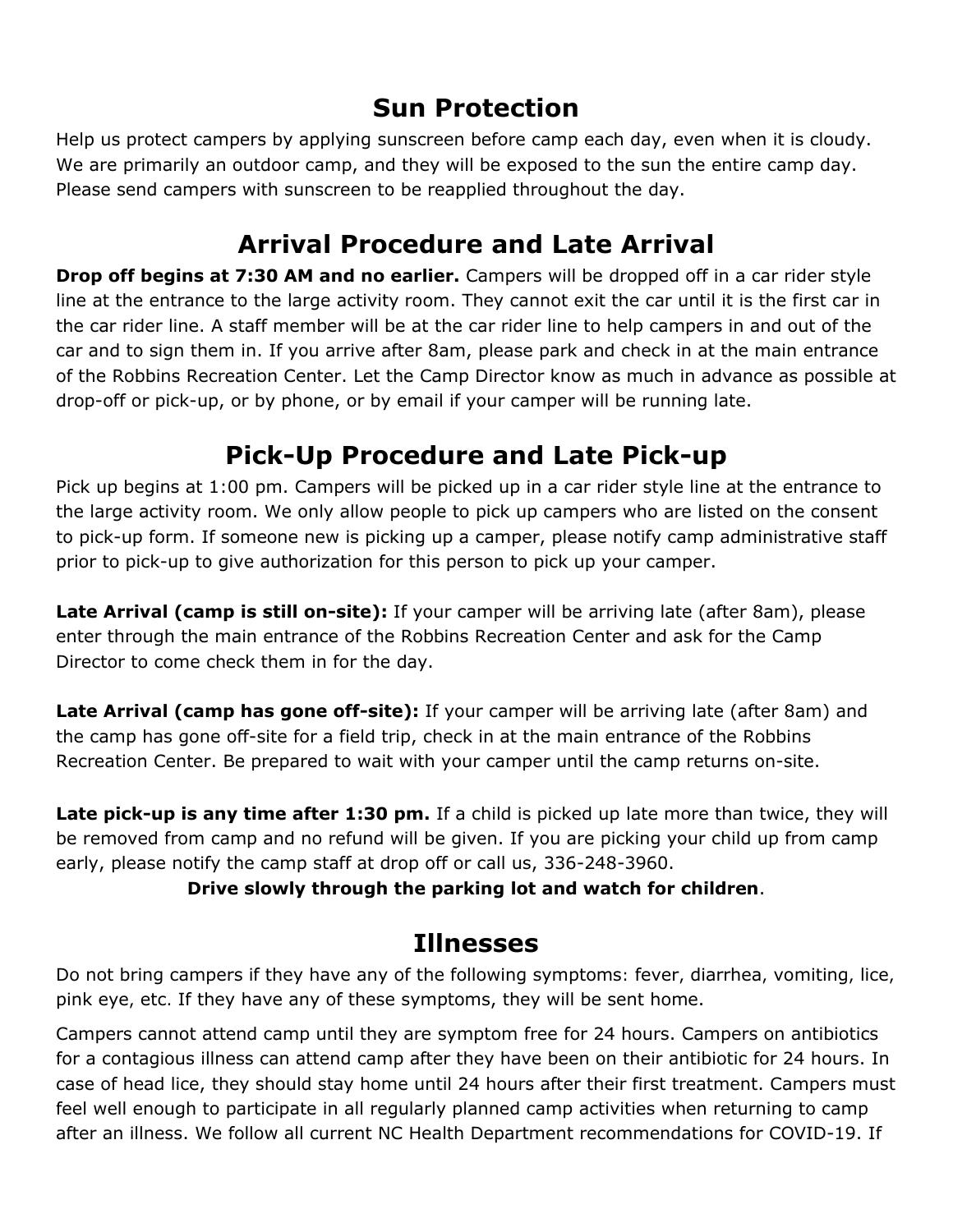your camper has tested positive and has no symptoms, they must stay home from camp for 5 days from the date of testing. If they are positive with symptoms, they must stay home from camp for at least 5 days after the first day of symptoms and it has been at least 24 hours without a fever (without medicine) and symptoms are improving.

#### **Medical Emergencies**

In the event of a medical emergency, administrative staff is authorized to secure, from any licensed hospital, physician and/or medical personnel, any treatment deemed necessary for campers. Parents and legal guardians are solely responsible for the payment of any and all medical services rendered. All camp staff are certified in First Aid/CPR and may provide either. In the event of an emergency, staff will contact the designated emergency contact as soon as possible.

#### **Medicines**

We prefer necessary medications are administered before or after camp. If it is absolutely necessary, medicines may be administered to campers as outlined on the Camper Information Form. Any changes must be given in writing to the camp director. Please review the Camper Information Form for details.

#### **Camp Staff**

We take great consideration to select camp counselors who are dedicated to providing your child with a great summer experience. Each counselor is carefully considered according to abilities and qualifications and goes through an extensive training, background check, and drug test.

If you have a question regarding any training or procedure, or see an area where we can grow, please contact the camp director.

#### **Camp Groups**

Your child will be placed in a camp group on Mondays of each camp session. Campers will remain with the same group each week, unless there is a behavioral problem that necessitates a change be made.

### **Photography Policy**

Staff may take photos, videos, and recordings of campers that may be used in future promotional material. If you **do not** want them to be photographed, please notify camp administrative staff.

#### **Toys and Electronics**

Campers are only allowed to bring electronic devices, toys, and other personal items on specific days that will be announced ahead of time. If these items are seen on other days, they will be confiscated and returned to parents at pick up.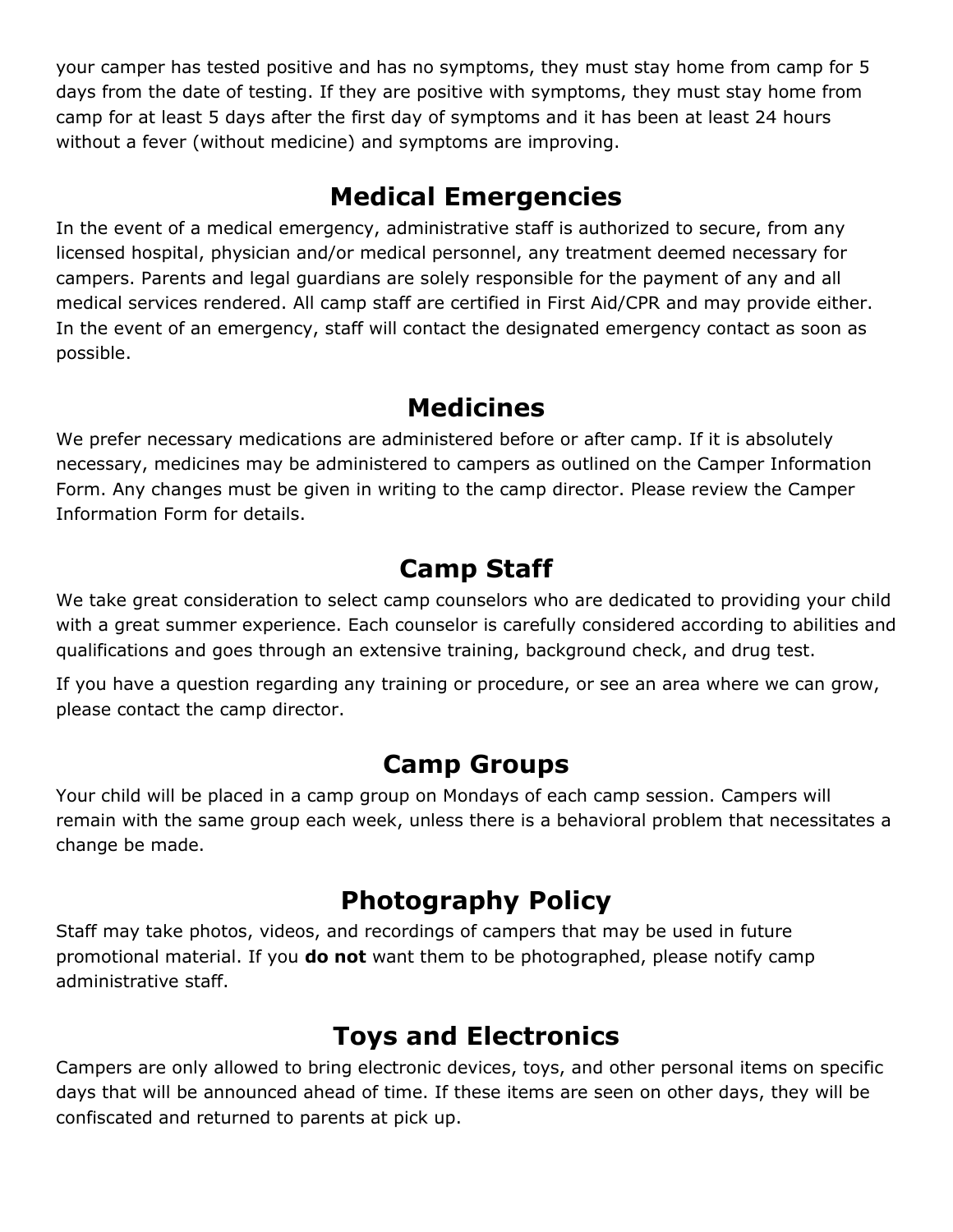We are not responsible for any personal items brought to camp that are lost or stolen. Guns, handcuffs, knives, or items that promote violence are **NEVER** permitted at camp.

# **Discipline Policy**

Each camper is required to follow the Camper Code of Conduct:

All campers will:

- Respect others
	- o Respect and follow direction from staff and volunteers.
	- o Respect other campers.
- Respect the environment
	- o Respect our equipment, supplies, and facilities.
	- o Respect the natural world, including, trees, grass, plants, and animals.
- Help maintain a positive and inclusive environment
	- o Refrain from using any inappropriate, abusive, or foul language.
	- o Refrain from aggressive behavior regardless of if the behavior is provoked or in retaliation.
	- o Refrain from continuous disruptive behavior.

To maintain a fun and enjoyable experience for the group we have a graduated discipline policy that is as follows:

- 1. Verbally remind camper of rules and standard of behavior.
- 2. Verbal reminder and meeting with camp administrative staff.
- 3. Camper will call parent and notify parent of his/her behavior.
- 4. Parent will be asked to pick up their camper for the day. Depending on the severity of the behavioral incident, they may be suspended from camp for 1 day to the remainder of the week or summer.
- 5. Repeat suspensions or incidents of high severity may result in expulsion.

We do not tolerate foul language, bullying, destruction of property, hitting, biting, or any type of physical or verbal abuse. For these or any other serious offenses the camper will usually begin this process at step number 3 and 4. There will be no refunds for campers dismissed for behavioral reasons.

If your child has brought to your attention a problem that they have had during the day with another camper, please direct this issue to camp administrative staff.

#### *At no time is a parent to approach another child.*

#### **Meals**

Breakfast and lunch are provided daily through a partnership with Lexington City Schools. The meals are balanced and follow USDA guidelines.

Breakfast will be available from 7:30 AM until 7:50 AM. Campers must arrive by 7:50 AM to receive breakfast.

Lunch is served between 11:30 AM and 12:45 PM depending on the day's schedule.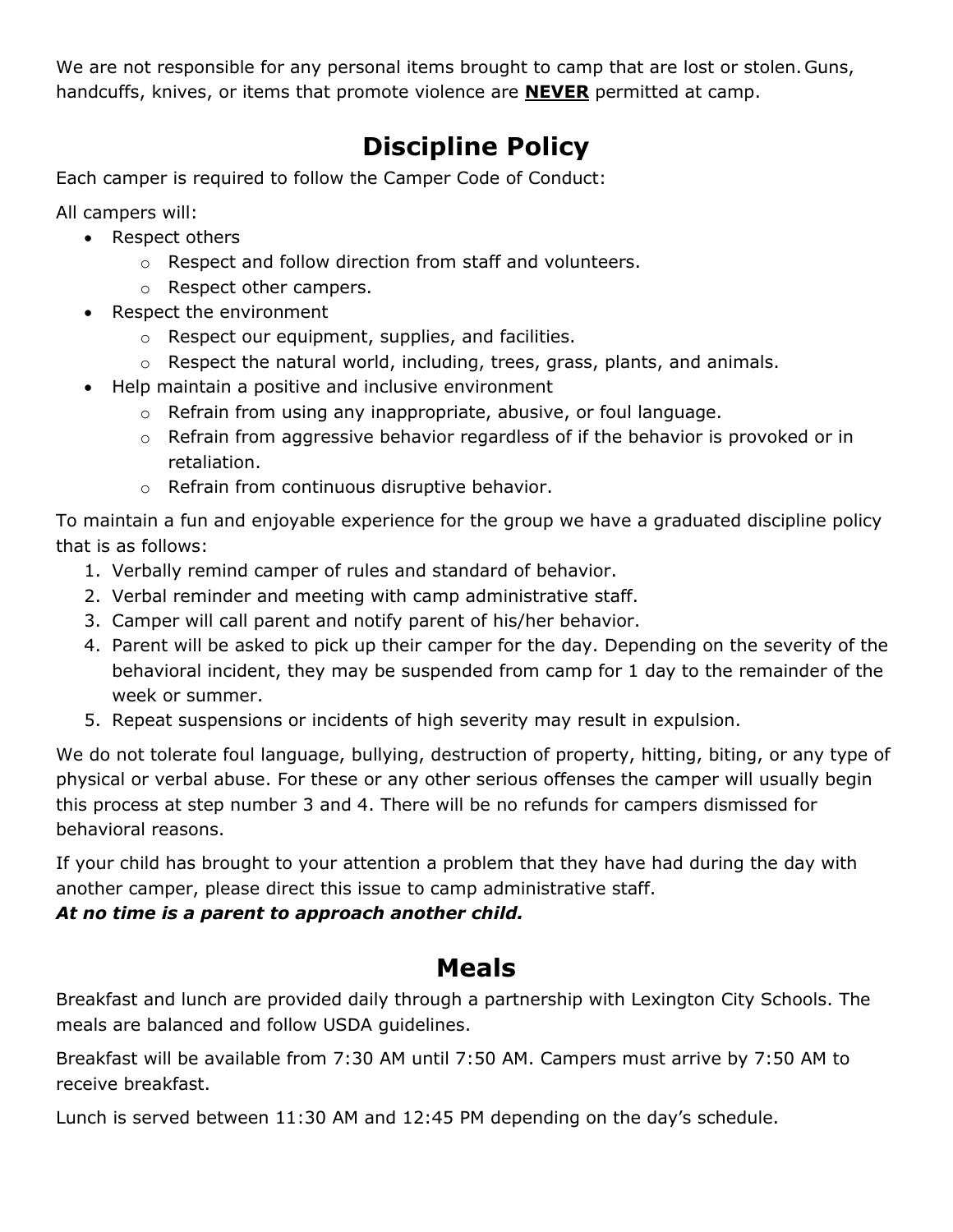Breakfast and lunch are optional. If you do not want the provided meals, send a packed lunch that does not require preparation. Do not send any food that needs to be heated or refrigerated.

### **Frequently Asked Questions**

- 1. What are the daily camp activities?
	- a. Kids will do a variety of activities such as games, arts and crafts, and more.
- 2. I have questions about payment or registration issues.
	- a. Contact us at 336-248-3960.
- 3. When should I register my camper for the next week of camp?
	- a. As soon as possible! All 6 weeks of camp are available for registration and you may risk losing a spot in camp by waiting to register your camper.
- 4. What if my child has allergies?
	- a. Please list these on the Camper Information form so staff working with your child are aware.
- 5. Who do I talk to discuss my child's behavior, camp procedures, or any camp issue?
	- a. Camp Director, Courtney Ambrose, at caambrose@lexingtonnc.gov or 336-248- 3960.

### **Other Questions**

If your question was not answered in this handbook or if you have additional questions, please contact Courtney Ambrose at caambrose@lexingtonnc.gov or 336-248-3960.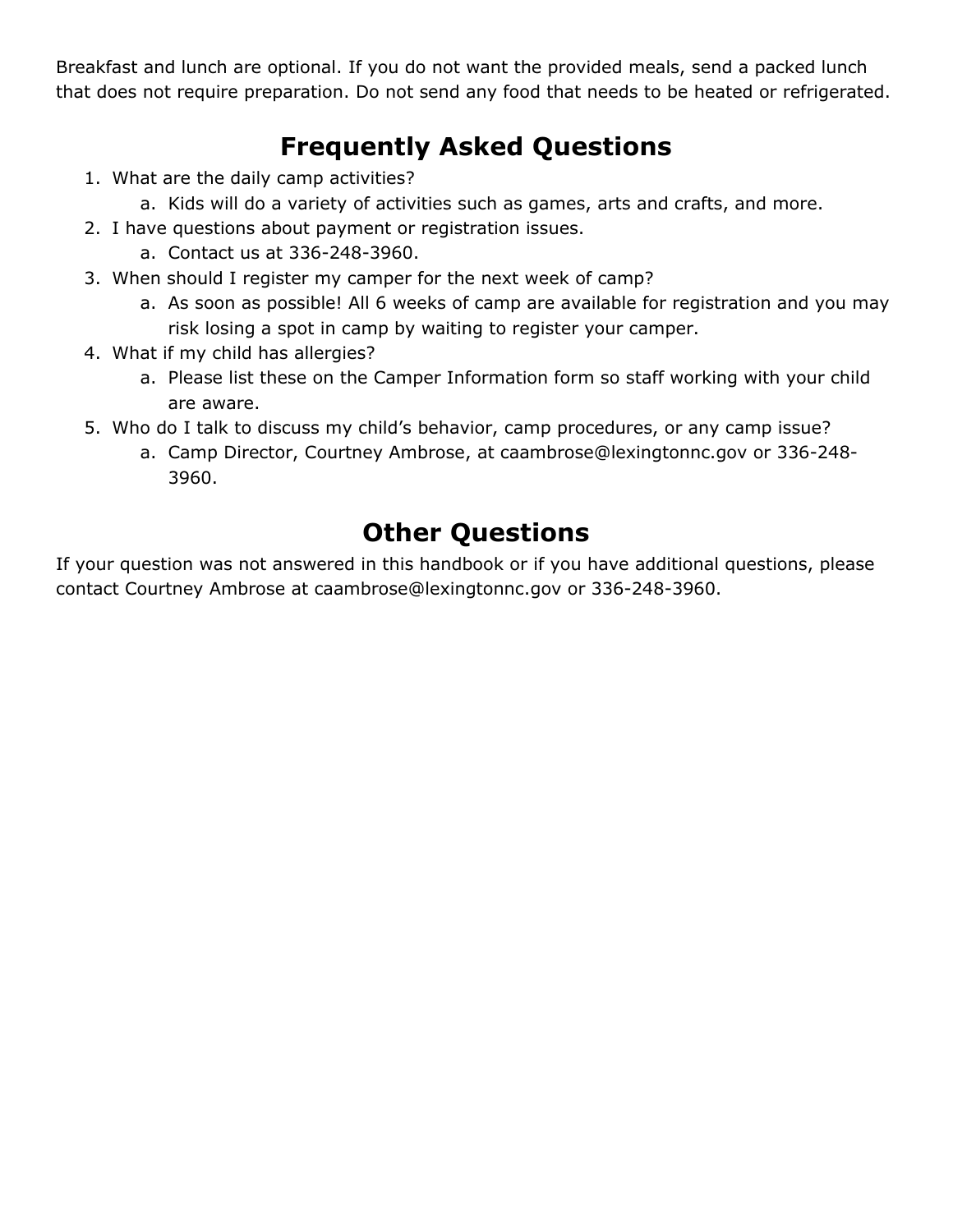#### **Lexington Parks and Recreation Summer Camp Packet Camper Information Form**

This packet must be either emailed to Courtney Ambrose at caambrose@lexingtonnc.gov or brought to the Recreation Department by the Wednesday prior to your camper's first day of camp.

| Participant Full Name__________                                                                                                                                                                                                      |  |            |                         |           |                |   |                                                  |  |
|--------------------------------------------------------------------------------------------------------------------------------------------------------------------------------------------------------------------------------------|--|------------|-------------------------|-----------|----------------|---|--------------------------------------------------|--|
| Weeks attending camp (circle) 1<br>Gender                                                                                                                                                                                            |  | $2^{\sim}$ | $3^{\circ}$             | $4 \quad$ | 5 <sub>5</sub> | 6 | $\overline{7}$                                   |  |
| Grade Entering in Fall 2022__________ Age at camp___________ Birthdate__________                                                                                                                                                     |  |            |                         |           |                |   |                                                  |  |
|                                                                                                                                                                                                                                      |  |            |                         |           |                |   |                                                  |  |
| Parent/Guardian Address (if different from above) ______________________________                                                                                                                                                     |  |            |                         |           |                |   |                                                  |  |
| Relationship______________  Home Phone_____________                                                                                                                                                                                  |  |            |                         |           |                |   | Cell Phone____________                           |  |
|                                                                                                                                                                                                                                      |  |            |                         |           |                |   |                                                  |  |
| <b>Second Parent/Guardian Name or Emergency Contact</b>                                                                                                                                                                              |  |            |                         |           |                |   |                                                  |  |
| Relationship______________  Home Phone______________                                                                                                                                                                                 |  |            |                         |           |                |   | Cell Phone___________                            |  |
| Work Phone <b>Communist Communist Communist Communist Communist Communist Communist Communist Communist Communist Communist Communist Communist Communist Communist Communist Communist Communist Communist Communist Communist </b> |  |            |                         |           |                |   |                                                  |  |
| If unavailable in an emergency, please notify:<br><b>Secondary Emergency Contact</b>                                                                                                                                                 |  |            |                         |           |                |   |                                                  |  |
|                                                                                                                                                                                                                                      |  |            |                         |           |                |   |                                                  |  |
| Work Phone____________                                                                                                                                                                                                               |  |            | Other Phone____________ |           |                |   |                                                  |  |
| <b>Doctor Information:</b>                                                                                                                                                                                                           |  |            |                         |           |                |   |                                                  |  |
| Allergies                                                                                                                                                                                                                            |  |            |                         |           |                |   | Describe reaction and management of the reaction |  |
|                                                                                                                                                                                                                                      |  |            |                         |           |                |   |                                                  |  |
| Medical Conditions (glasses, hearing aid, seizures, diabetes, asthma, disabilities,                                                                                                                                                  |  |            |                         |           |                |   |                                                  |  |
| Dietary Restrictions (e.g. vegetarian, lactose intolerance, etc.): ____________________                                                                                                                                              |  |            |                         |           |                |   |                                                  |  |

Activity Restrictions *(e.g. what cannot be done, what adaptations or limitations are necessary)*: \_\_\_\_\_\_\_\_\_\_\_\_\_\_\_\_\_\_\_\_\_\_\_\_\_\_\_\_\_\_\_\_\_\_\_\_\_\_\_\_\_\_\_\_\_\_\_\_\_\_\_\_\_\_\_\_\_\_\_\_

Significant Fears that could impact camp activities *(e.g., fear of water or loud sounds)* \_\_\_\_\_\_\_\_\_\_\_\_\_\_\_\_\_\_\_\_\_\_\_\_\_\_\_\_\_\_\_\_\_\_\_\_\_\_\_\_\_\_\_\_\_\_\_\_\_\_\_\_\_\_\_\_\_\_\_\_\_\_\_\_\_\_\_\_\_

\_\_\_\_\_\_\_\_\_\_\_\_\_\_\_\_\_\_\_\_\_\_\_\_\_\_\_\_\_\_\_\_\_\_\_\_\_\_\_\_\_\_\_\_\_\_\_\_\_\_\_\_\_\_\_\_\_\_\_\_\_\_\_\_\_\_\_\_\_\_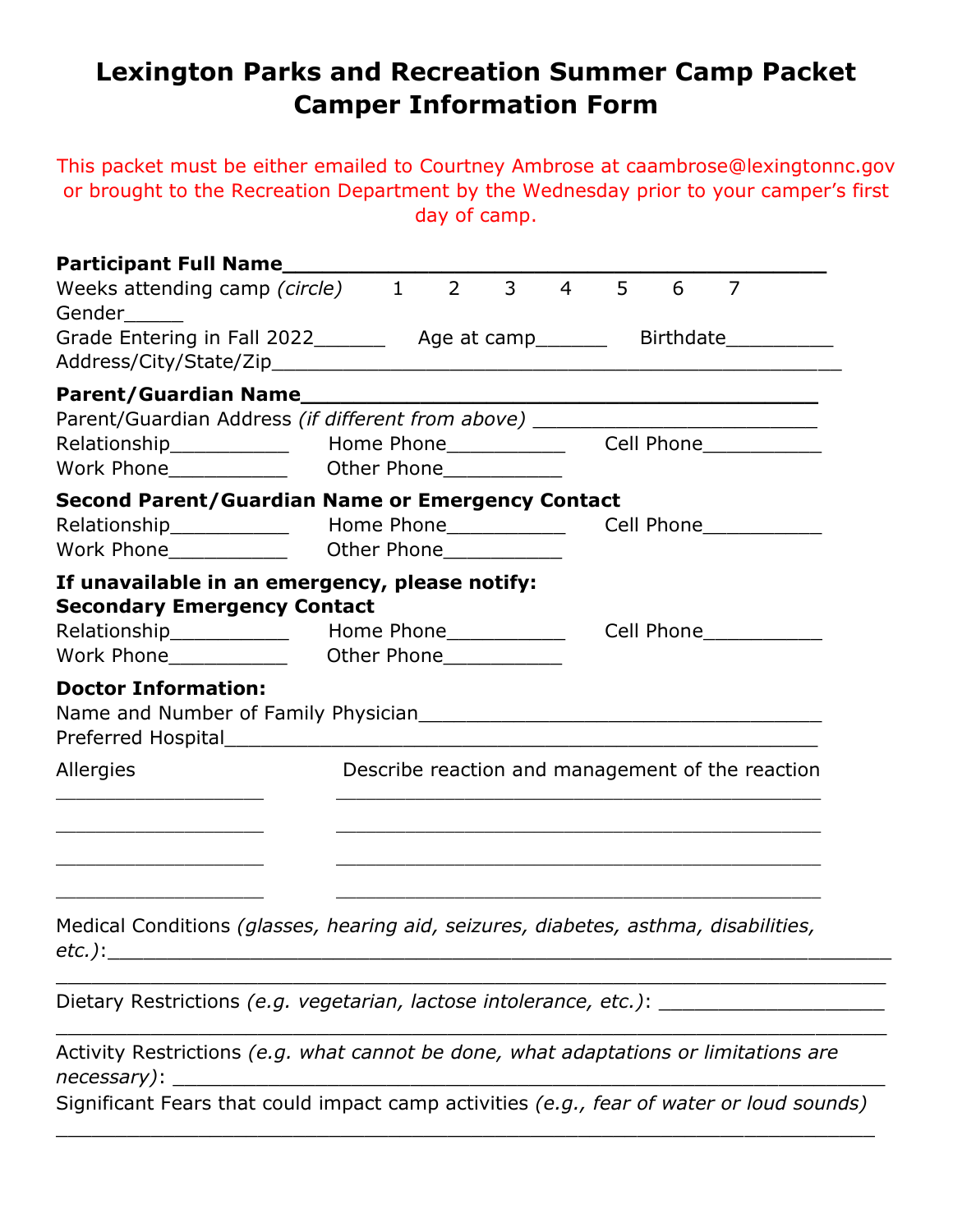As-Needed Medications and current medications *(Inhaler, Epi-Pen, etc.)*: \_\_\_\_\_\_\_\_\_\_

Please send sunscreen with your camper. If your child forgets their sunscreen one day, can we apply the camp's sunscreen? *(Circle) Yes* No

\_\_\_\_\_\_\_\_\_\_\_\_\_\_\_\_\_\_\_\_\_\_\_\_\_\_\_\_\_\_\_\_\_\_\_\_\_\_\_\_\_\_\_\_\_\_\_\_\_\_\_\_\_\_\_\_\_\_\_\_\_\_\_\_\_\_\_\_\_

If your camper has minor scratches, cuts or abrasions, may we treat with appropriate wound cleaning substances as needed? *(Circle)* Yes No

Please read and initial each individual authorization and/or permission, then sign the final consent at the bottom of the page.

By my initials, I confirm that the above contact and medical information is correct to the best of my knowledge. I have notified the alternative emergency contacts that they have been listed on this form to be contacted in case of an emergency.

\_\_\_\_\_\_\_\_\_ By my initials, I confirm that I am responsible for providing updated contact and medical information as needed.

By my initials, I confirm that, in the event I cannot be reached in an emergency, I give permission to the physician selected by the Parks and Recreation Staff to secure and administer treatment, including hospitalization, for the participant named in this form.

\_\_\_\_\_\_\_\_\_ By my initials, I confirm that I understand that either one of the people listed below or myself must be available to pick up my camper during their time at camp should a medical or behavioral issue arise.

Signature of Parent/Guardian\_\_\_\_\_\_\_\_\_\_\_\_\_\_\_\_\_\_\_\_\_\_\_\_\_\_\_\_\_\_\_\_\_\_\_\_\_\_\_\_\_ Printed Name of Parent Guardian principles and the contract of the contract of the contract of the contract of Date\_\_\_\_\_\_\_\_\_\_\_\_\_\_\_\_

|      | <b>Consent for Pick-up</b>                                                                                                                                                                                  |                     |
|------|-------------------------------------------------------------------------------------------------------------------------------------------------------------------------------------------------------------|---------------------|
|      | The following people are authorized to pick up my child at camp (please include<br>yourself):                                                                                                               |                     |
| Name | Relationship to child                                                                                                                                                                                       | <b>Phone Number</b> |
|      |                                                                                                                                                                                                             |                     |
|      |                                                                                                                                                                                                             |                     |
|      |                                                                                                                                                                                                             |                     |
|      | By signing below, you agree in the case that no one has picked up my child by 1:30PM or 15 Minutes<br>after the designated pick-up time, camp staff may call anyone on this list to come retrieve my child. |                     |
|      | Please contact Courtney Ambrose for any changes at 336-248-3960 or<br>caambrose@lexingtonnc.gov                                                                                                             |                     |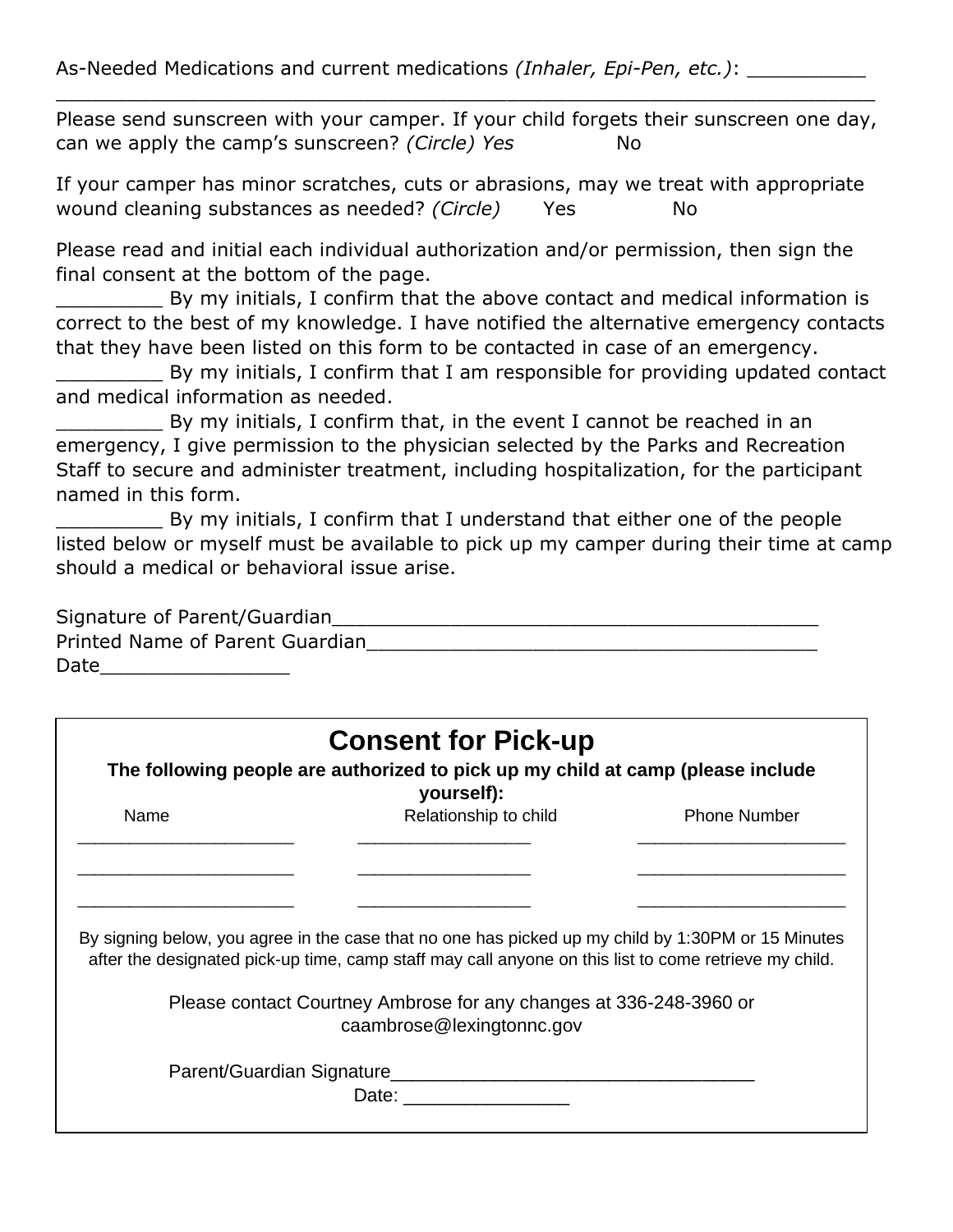# **Permission to Dispense Medication**

**If your child does not need medication this can be left blank.**

Participant Name: \_\_\_\_\_\_\_\_\_\_\_\_\_\_\_\_\_\_\_\_\_\_\_\_\_

Weeks of Camp: \_\_\_\_\_\_\_\_\_\_\_\_\_\_\_\_\_\_\_\_\_\_\_\_\_\_

I, *(parent/guardian name)* \_\_\_\_\_\_\_\_\_\_\_\_\_\_\_\_\_\_\_\_\_\_\_\_\_\_\_, the parent/guardian of *(participant name)* \_\_\_\_\_\_\_\_\_\_\_\_\_\_\_\_\_\_\_\_\_\_\_\_\_, give permission to the staff of the Lexington Parks and Recreation Department to administer the medications listed on this form to my child according to the Dose Instructions outlined.

I understand it is my responsibility to give only daily doses or amount for program activity, of the medication directly to the program staff in original prescription containers with the participants name, name of the medication and complete dosage instructions (amount and time of day).

I understand that, if there is any discrepancy between the instructions on this waiver and the prescriptions label, Lexington Parks and Recreation staff will not dispense the medication until a parent/guardian or physician can be reached. If medication is needed for an emergency situation, I understand that the dispensing instructions used will be those from the original prescription container.

In all cases the recommended dosage of medication on original prescription container will not be exceeded when administered by staff. If there is an adverse reaction, I give my permission to the Lexington Parks and Recreation staff to secure medical treatment deemed necessary for immediate care. I agree to be responsible for payment of any and all medical services rendered.

I recognize and acknowledge that there are certain risks of physical injury in connection with the administration of medictaion to my minor child. Such risks include, but are not limited to, failing to properly administer medication, failing to observe side effects, failing to assess and/or recognize adverse reaction, failing to assess and/or recognize a medical emergency, and failing to recognize the need to summon emergency medical services.

In consideration of the Lexington Parks and Recreation staff administering medication to my child, I do hereby fully release or discharge the Lexington Parks and Recreation department, and its officers, agents, volunteers, and employees from any and all claims from injuries, damages, or losses I or my minor child will have or accrue and arising out of, connected with, incidental to or in any way associated with the administering of medication.

| Parent Name |  |
|-------------|--|
|             |  |

| Parent Signature |  |  |
|------------------|--|--|
|                  |  |  |

Date\_\_\_\_\_\_\_\_\_\_\_\_\_